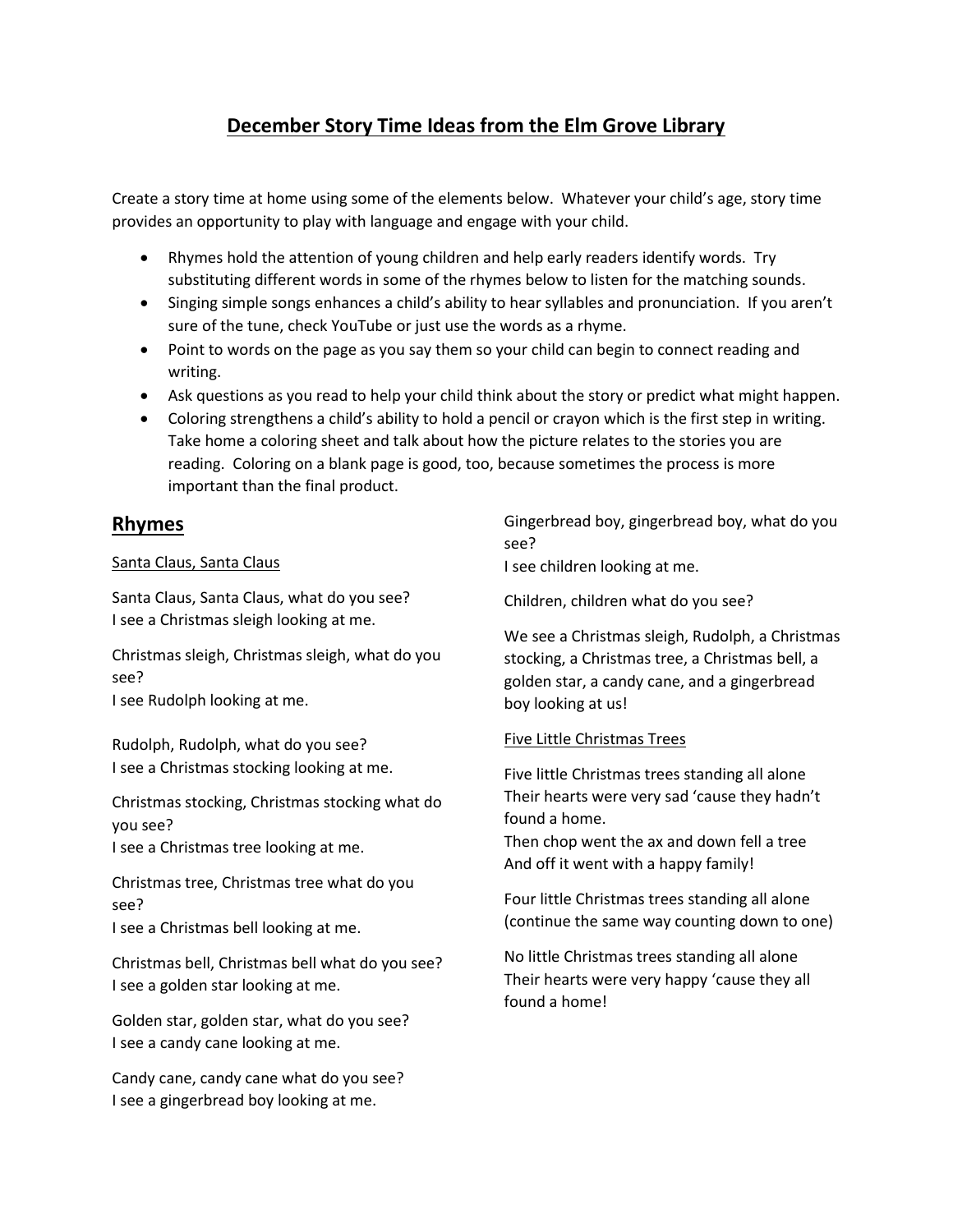#### **Kwanzaa rhyme**

(Count off on fingers) Seven candles in a row, Waiting to join the holiday glow.

First night we light a candle for Umoja, It's candle number one, Kwanzaa has now begun.

The second night we light a candle for kujichagulia, It's candle number two, Kwanzaa's here and there's lots to do.

The third night we light a candle for Ujima It's candle number three, Kwanzaa's here and there's lots to see.

The fourth night we light a candle for Ujamaa, it's candle number four, Burning brightly as part of Kwanzaa lore.

The fifth night we light a candle for Nia, It's candle number five, Kwanzaa has really come alive.

The sixth night we light a candle for Kuumba, It's candle number six, Kwanzaa's here and there's food to fix.

The seventh night we light a candle for Imani, It's candle number seven, Now the glow of all the Kwanzaa candles reaches up to Heaven.

### **Five Little Lattkes for Hanukkah**

Five little lattkes sizzling in the pan,

One jumped out and said "Catch me if you can!" I chased it, I chased it, I chased it some more But that little lattke ran right out the door! (Continue counting down to one)

One little lattke sizzling in the pan, It jumped out and said "Catch me if you can!" I chased it, I chased it, I caught it with a plate And that little lattke tasted so great!

# **Songs**

### **Kwanzaa's Here**

(Sung to "Three Blind Mice") Red, green, black, Red, green, black. Kwanzaa's here, Kwanzaa's here. The decorations are quite a sight, We light a candle every night, The holiday is filled with light. Kwanzaa's here!

## **The Lights on the Tree**

(Sung to "The Wheels on the Bus")

The lights on the tree go blink, blink, blink (flash fingers) Blink, blink, blink, blink, blink, blink The lights on the tree go blink, blink, blink, All Christmas day!

The presents in the house go rattle, rattle, rattle (shaking box) (repeat)